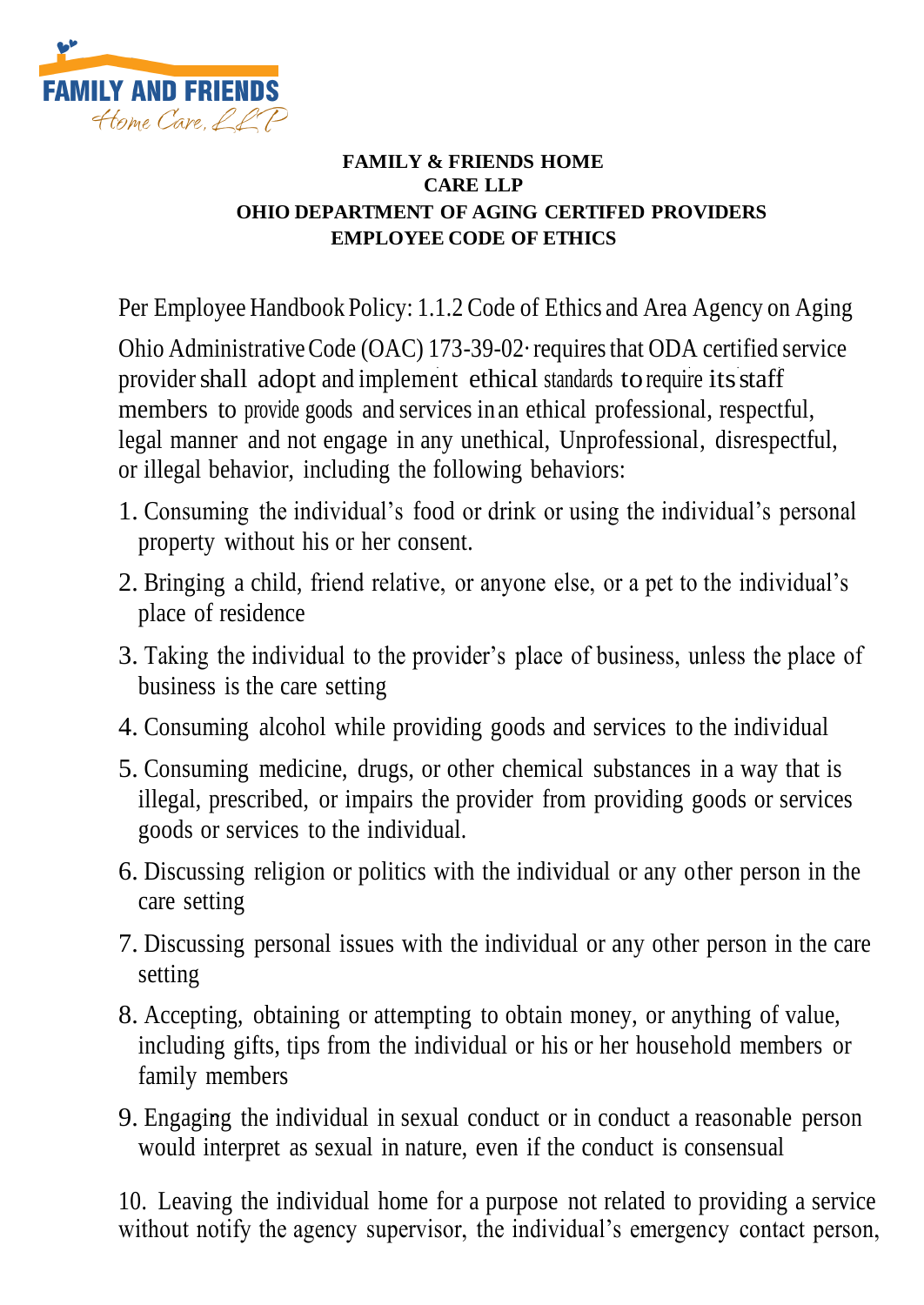

any identified caregiver or the individual's case manager. "Emergency contact person" means a person the individual's or caregiver wants the provider to contact in the event of an emergency to inform the person about the nature of the emergency.

11. Engaging in any activity that may distract the provider goods or services, including the following services:

> a. Watching television or playing computer or video games, including on the provider's phone or the individual's phone.

> b. Non-care related socialization with a person other than the individual (e.g. a visit from a person who is not providing care to the individual; making or receiving a personal telephone call, or receiving a personal text message, email or video).

- c. Providing care to a person other than the individual
- d. Sleeping

12. Engaging in behavior that causes, or may cause, physical, verbal, mental or emotional distress or abuse to the individual including publishing any manner of photos of the individual on social media websites without the individual written consent

13. Engaging in behavior that a reasonable person would interpret as inappropriate involvement in the individual's personal relationships

14. Making decisions, or being designated to make decisions, for the individual in any capacity involving a declaration for mental health treatment, power of attorney, durable power of attorney, guardianship; or authorized representative

15. Selling to or purchasing from, the individual products or personal items, unless the provider is the individual's family member who does so only when not providing goods or services

16. Engaging in behavior constituting a conflict of interest, or taking advantage of, or manipulating services resulting in an unintended advantage for personal gain that had detrimental results to the individual, the individual's family or caregivers, or another provider